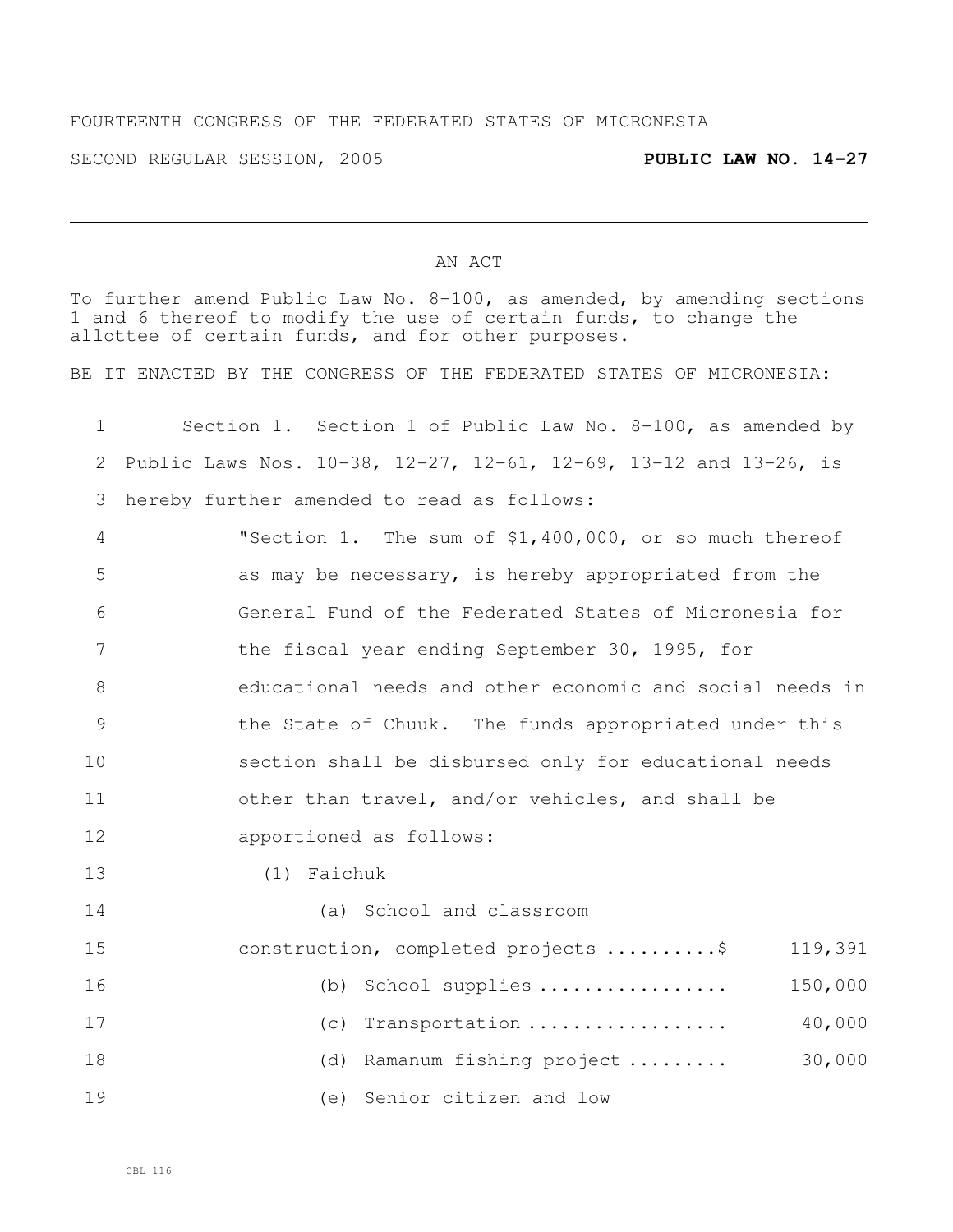| 1            | income housing \$                           | 20,000  |
|--------------|---------------------------------------------|---------|
| $\mathbf{2}$ | (f) Fiber boats repair                      | 20,000  |
| 3            | (g) Land transportation                     | 11,809  |
| 4            | Mortlocks<br>(2)                            |         |
| 5            | (a) Funds previously appropriated and       |         |
| 6            | obligated for projects and programs now     |         |
| 7            |                                             | 205,638 |
| 8            | (b) Musical instruments for youth           |         |
| 9            | organizations                               | 4,362   |
| 10           | Northern Namoneas<br>(3)                    |         |
| 11           | (a) Administrative costs $15,000$           |         |
| 12           | (b) Other educational expenses              | 185,400 |
| 13           | Southern Namoneas<br>(4)                    | 310,800 |
| 14           | Northwestern Islands<br>(5)                 |         |
| 15           | (a) Administrative costs                    | 15,000  |
| 16           | (b) Other educational expenses              | 43,000  |
| 17           | (c) Fisheries development                   | 29,600  |
| 18           | (6) Grant assistance for Chuukese           |         |
| 19           |                                             | 140,000 |
| 20           | (7) Grant assistance for Chuukese students, |         |
| 21           | Pacific Basin Medical Officers' Training    |         |
| 22           |                                             | 7,000   |
| 23           | (8) Mizpah High School                      | 28,000  |
| 24           | (9) Chuuk High School Cafeteria             | 4,092   |
| 25           | (10) Grants: Statewide needs \$             | 20,908" |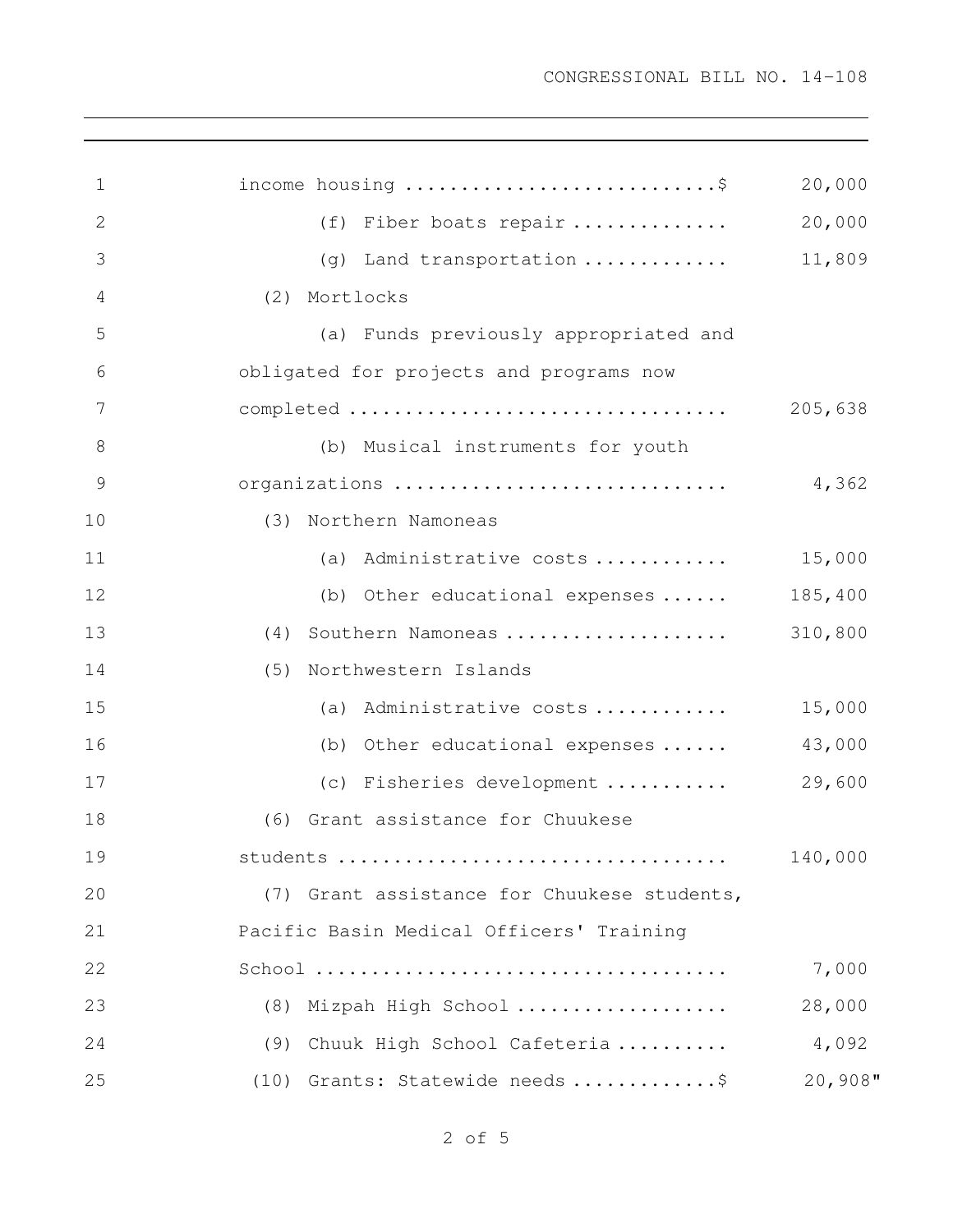| 1             | Section 2. Section 6 of Public Law No. $8-100$ , as amended by       |
|---------------|----------------------------------------------------------------------|
| 2             | Public Laws Nos. 12-27, 12-44, 12-61, 12-69, 13-5 and 13-26, is      |
| 3             | hereby further amended to read as follows:                           |
| 4             | "Section 6. Allotment and management of funds and lapse              |
| 5             | date.                                                                |
| 6             | (1) All funds appropriated by this act shall be                      |
| 7             | allotted, managed, administered, and accounted for in                |
| 8             | accordance with applicable law, including, but not                   |
| $\mathcal{G}$ | limited to, the Financial Management Act of 1979. The                |
| 10            | allottee of the funds appropriated under subsection (3)              |
| 11            | of section 1 of this act shall be the Northern Namoneas              |
| 12            | Development Authority. The allottee of the funds                     |
| 13            | appropriated under subsection (4) of section 1 of this               |
| 14            | act shall be the Southern Namoneas Development                       |
| 15            | Authority. The allottee of the funds appropriated under              |
| 16            | subsection (5) of section 1 of this act shall be the                 |
| 17            | Executive Director of the Chuuk State Commission on                  |
| 18            | Improvement Projects. The allottee of the funds                      |
| 19            | appropriated under subsections $(2)$ , $(6)$ , $(7)$ , $(8)$ , $(9)$ |
| 20            | and (10) of section 1 of this act shall be the Executive             |
| 21            | Director of the Chuuk State Commission on Improvement                |
| 22            | Projects. The allottee of the funds appropriated under               |
| 23            | subsection (1) of section 1 of this act shall be the                 |
| 24            | Mayor of Polle Municipality. The allottee of the funds               |
| 25            | appropriated under section 2 of this act shall be the                |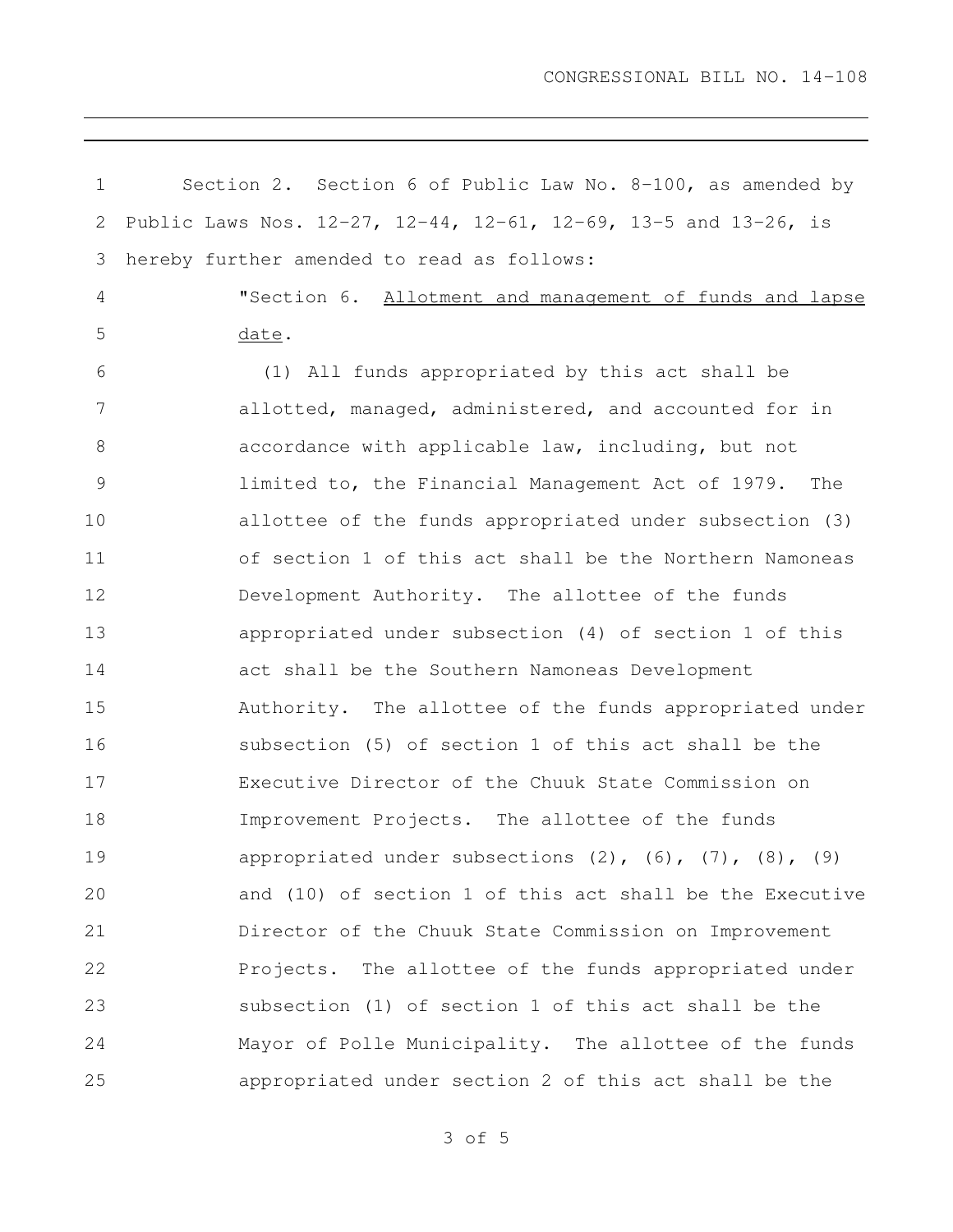Governor of the State of Kosrae. The allottee of the funds appropriated under subsections (1), (3) and (4) of section 4 of this act shall be the Governor of the State of Yap. The allottee of the funds appropriated under subsection (2) of section 4 of this act shall be the President of the College of Micronesia-FSM. The allottee of all other funds appropriated by this act shall be the President of the Federated States of Micronesia or the President's designee. The allottees 10 shall be responsible for ensuring that these funds, or so much thereof as may be necessary, are used solely for 12 the purposes specified in this act, and that no obligations are incurred in excess of the sum appropriated. (2) The authority of the allottees to obligate funds 16 appropriated by this act shall not lapse." Section 3. This act shall become law upon approval by the